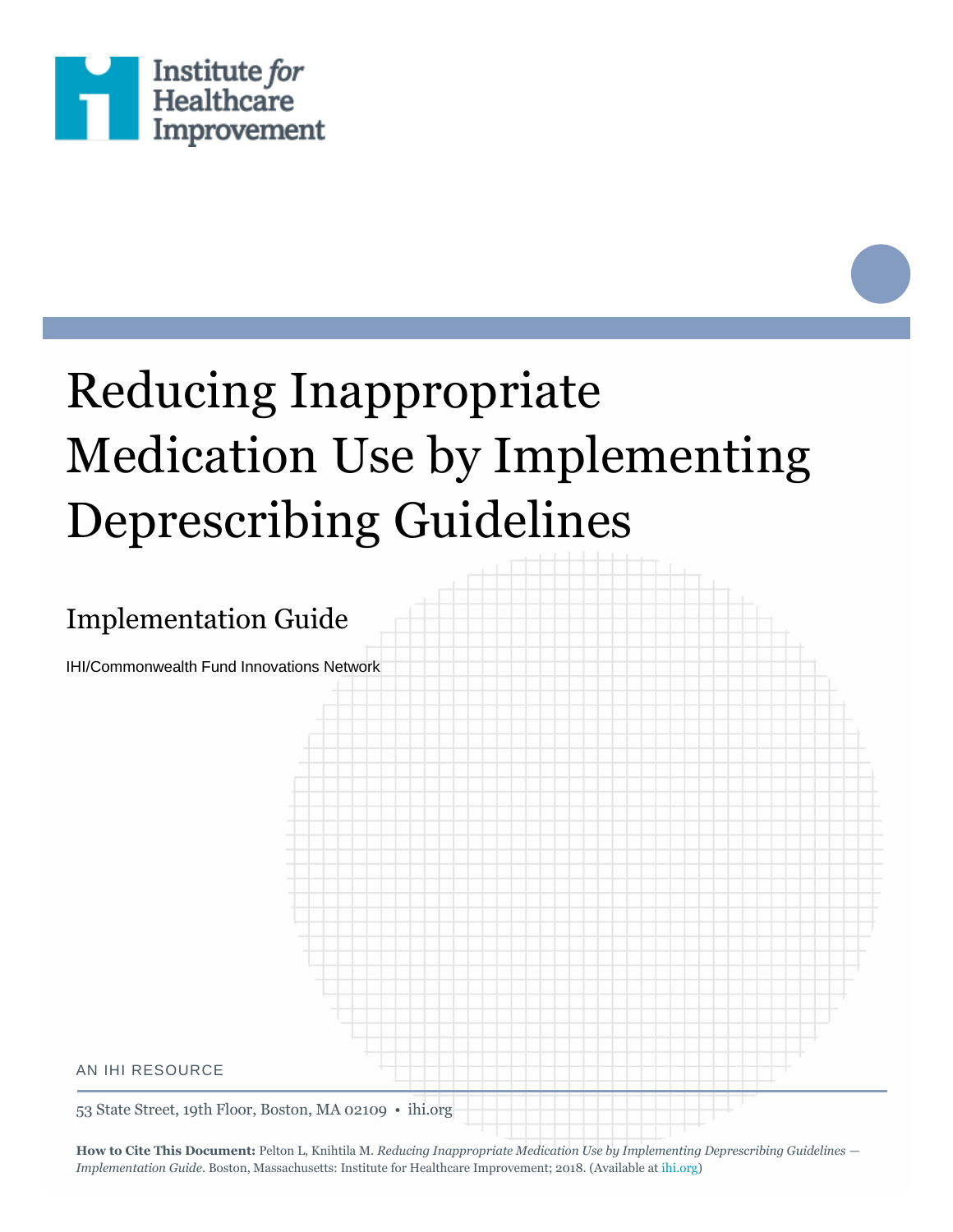### **AUTHORS:**

Leslie Pelton, MPA: *Senior Director, IHI* Melissa Knihtila, MA: *Senior Project Manager, IHI*

#### **Acknowledgments:**

This work was made possible with the generous support and partnership of The Commonwealth Fund, and was undertaken as part of the IHI/Commonwealth Fund International Program for US Health Care Delivery System Innovation. We thank the IHI staff and faculty who facilitated the International Innovations Network Learning and Action Community: Kedar Mate, Don Goldmann, Leslie Pelton, Jane Taylor, Rima Sheehab, Melissa Knihtila, and Amrita Dasgupta. We are grateful to the teams in the Innovations Network that committed to testing this innovation and shared their experiences: Ascension– Jacksonville, Ascension–St. Louis, HCA, Northwell Health, and Kaiser Permanente Northern California.

For more than 25 years, the Institute for Healthcare Improvement (IHI) has used improvement science to advance and sustain better outcomes in health and health systems across the world. We bring awareness of safety and quality to millions, accelerate learning and the systematic improvement of care, develop solutions to previously intractable challenges, and mobilize health systems, communities, regions, and nations to reduce harm and deaths. We work in collaboration with the growing IHI community to spark bold, inventive ways to improve the health of individuals and populations. We generate optimism, harvest fresh ideas, and support anyone, anywhere who wants to profoundly change health and health care for the better. Learn more at [ihi.org.](http://www.ihi.org/)

Copyright © 2018 Institute for Healthcare Improvement. All rights reserved. Individuals may photocopy these materials for educational, not-for-profit uses, provided that the contents are not altered in any way and that proper attribution is given to IHI as the source of the content. These materials may not be reproduced for commercial, for-profit use in any form or by any means, or republished under any circumstances, without the written permission of the Institute for Healthcare Improvement.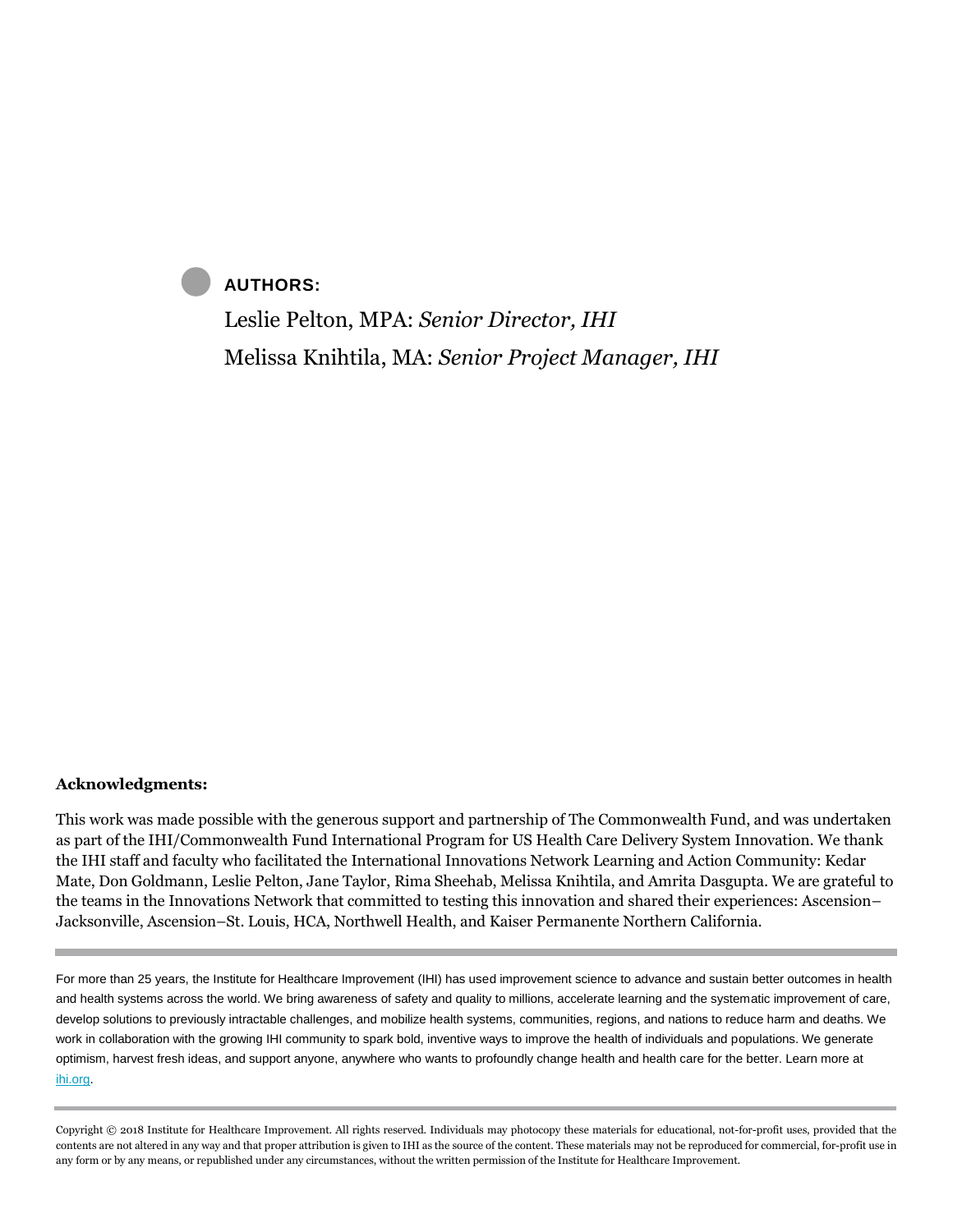# **Contents**

| How to Use This Implementation Guide                           | 4  |
|----------------------------------------------------------------|----|
| Background                                                     | 4  |
| Adapting and Adopting Deprescribing in Your Health Care System | 4  |
| Lessons Learned and Implementation Tips                        | 10 |
| Notes on Measurement                                           | 11 |
| References                                                     | 11 |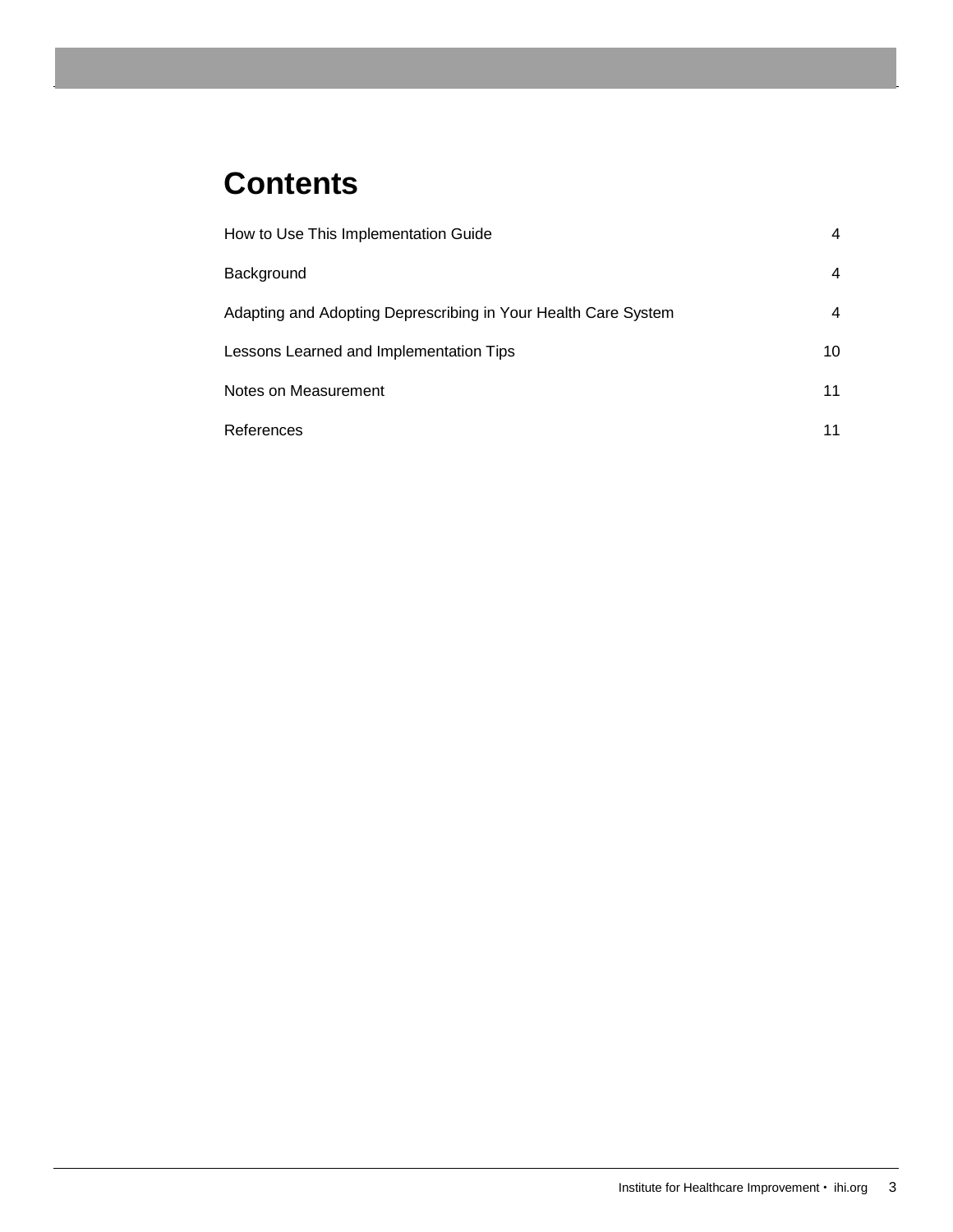# <span id="page-3-0"></span>**How to Use This Implementation Guide**

This guide provides details on implementing the medication deprescribing innovation based on the experience of US health care systems participating in the International Innovations Network Learning and Action Community, led by The Commonwealth Fund and the Institute for Healthcare Improvement (IHI).

The implementation guide outlines the sequence of activities vetted by five health systems to test, adapt, and adopt deprescribing in their systems. The deprescribing innovation developed by a multidisciplinary team of clinical experts in Ottawa, Canada, is described in more detail in the original case study published on this work.<sup>1</sup>

The intended audience for this guide is health system quality and clinical leaders and point-of-care providers, staff, and teams who seek to deprescribe medications with any patient population.

# <span id="page-3-1"></span>**Background**

US health care systems participating in the International Innovations Network Learning and Action Community learned about the deprescribing innovation from a multidisciplinary team of clinical experts in Ottawa, Canada. The deprescribing innovation in its original form included a credible, low-cost process for developing and implementing evidence-based deprescribing guidelines and tools for assessing, tapering, and stopping medications that may cause harm or no longer benefit patients.

During the 18-month Learning and Action Community, five US health care systems resourced teams to adapt and adopt the deprescribing innovation in their settings. The teams applied the IHI Idealized Design Process<sup>2</sup> and the Model for Improvement<sup>3</sup> to develop a prototype, test deprescribing in one and then multiple settings, and develop a plan for scale-up and spread. This implementation guide shares their learning, which may be applied in other US health care systems.

# <span id="page-3-2"></span>**Adapting and Adopting Deprescribing in Your Health Care System**

The aim of the US-based health care systems participating in the Learning and Action Community was to test whether or not the original innovation could be implemented in their local contexts, and to learn what adaptations might be needed for successful implementation. Once they tested implementation on a small scale, the health systems sought to test spreading the innovation to other settings and/or patient populations. To that end, the teams used IHI's Framework for Going to Full Scale to guide their work.

IHI's Framework for Going to Full Scale (see Figure 1) defines four phases: 1) Set-Up, 2) Develop the Scalable Unit, 3) Test Scale-Up, and 4) Go to Full Scale.4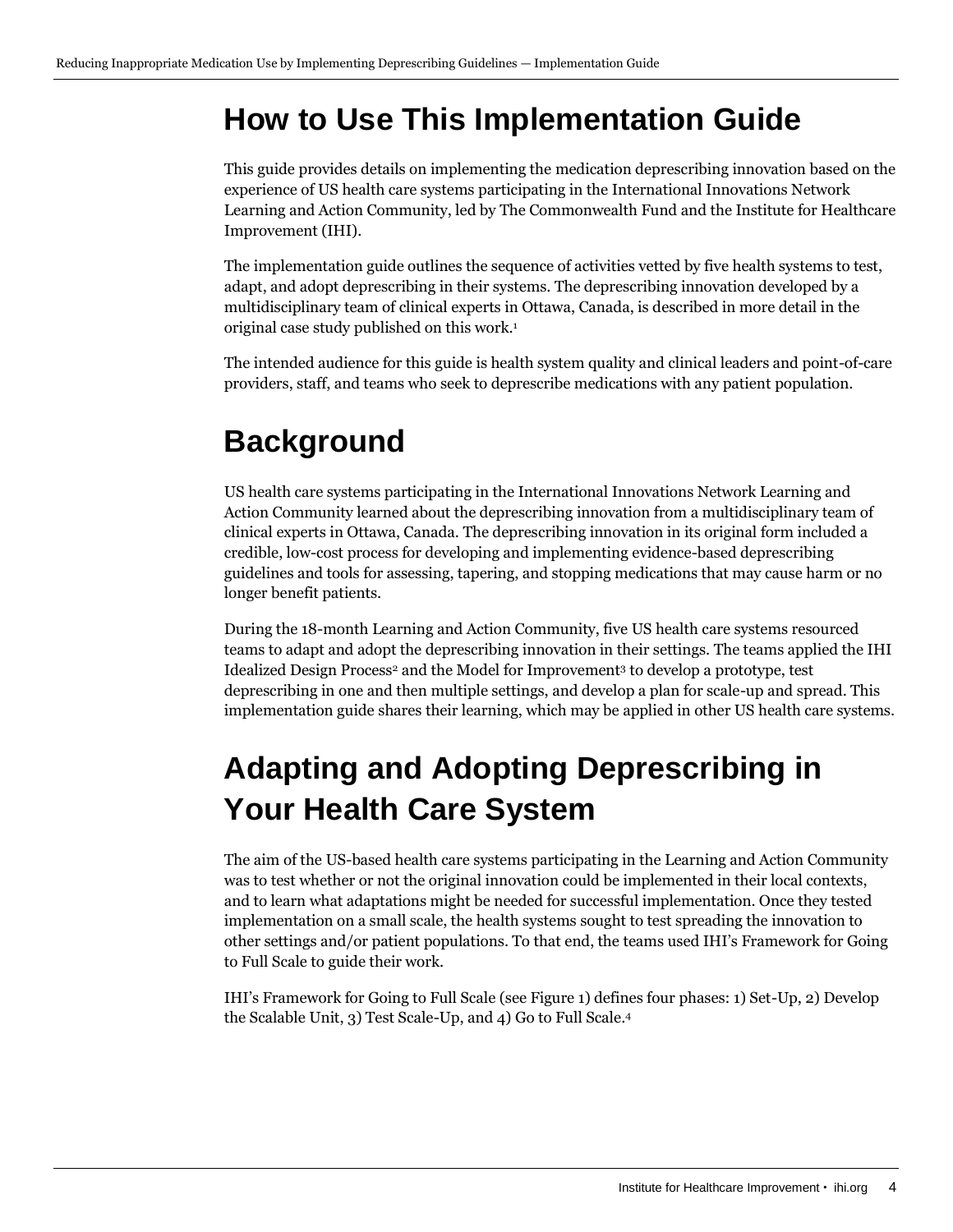

#### **Figure 1. IHI Framework for Going to Full Scale**

For health care systems seeking to test and implement the deprescribing innovation, below we describe the essential elements to consider in each step of the framework's four phases based on the learning of the teams testing this innovation.

### **1. Set-Up**

#### **Establish a Meaningful Aim**

It takes will, ideas, and hard work to change prescribing behaviors and patterns. Qualitative and quantitative data inform where there are opportunities to deprescribe and where there is the will to undertake the hard work of deprescribing. Relevant data may include the following:

- Analysis of safety events correlated with certain medications and related harms, length of stay, and other costs;
- Volume and use of medications included in the Beers Criteria Medication List<sup>5</sup> with adults over 65 years of age, for which deprescribing algorithms exist<sup>6,7</sup> (e.g., to manage pain or other hazardous medications);
- Focus groups with a diverse population of patients to identify medications they are motivated to stop using;
- Interviews and surveys with pharmacists, physicians, and nurses to identify medications they are motivated to deprescribe; and
- Safety and other initiatives already underway that would be accelerated by integrating deprescribing into clinician behavior.

Use the data to establish an aim for deprescribing that is meaningful to your health system. The aim identifies which medication(s) will be the focus of deprescribing efforts, the percentage reduction in medication prescribing you will achieve, by when, and with which patient population(s).

Health system teams participating in the International Innovations Network Learning and Action Community that tested deprescribing attributed their success to engagement of an interdisciplinary team in the work, including informatics staff, pharmacists, physicians, nurses,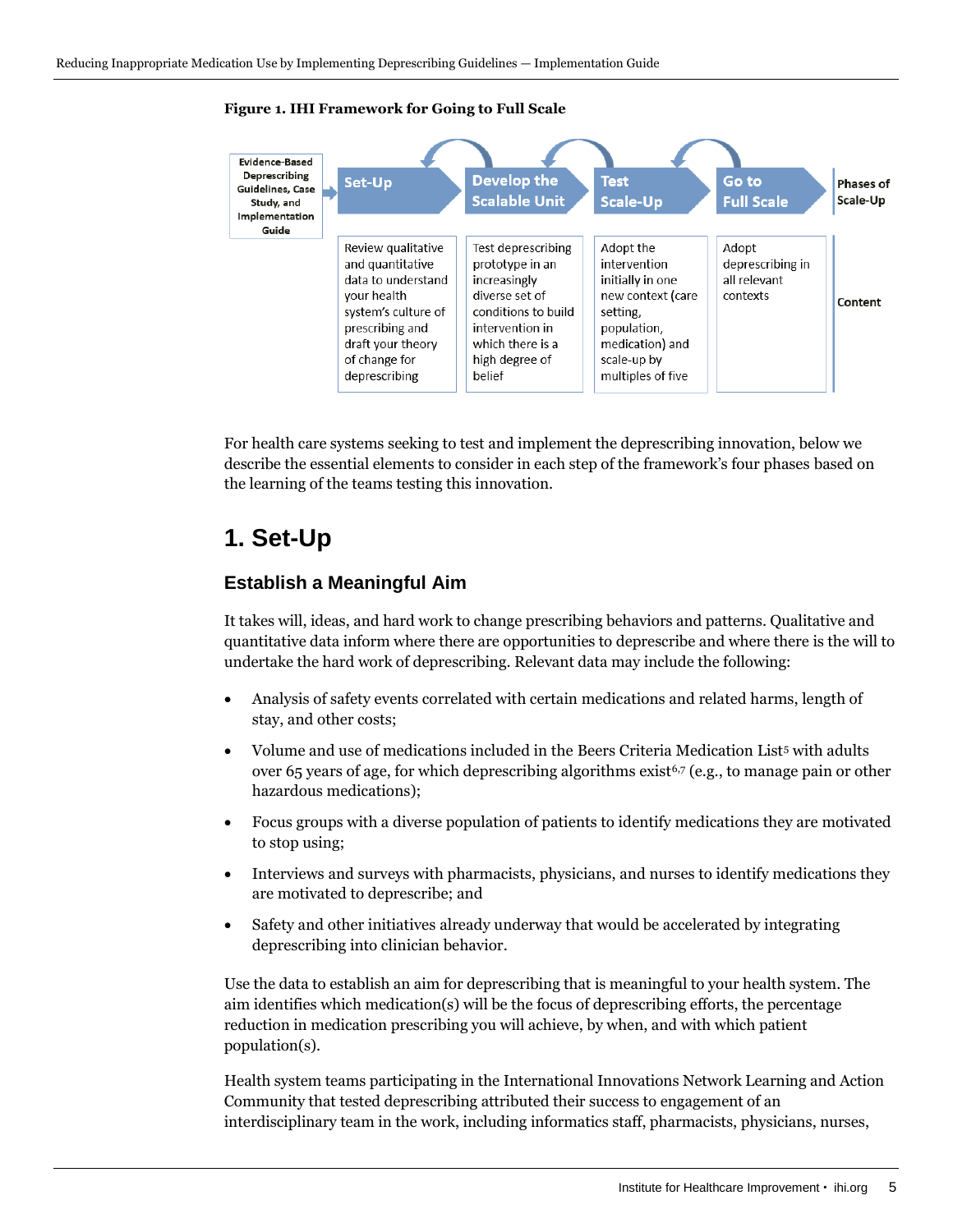and patient educators. That engagement can begin by collaboratively reviewing your data and drafting the aim for implementing deprescribing.<sup>8</sup>

Here's an example aim statement from a participating health system: By July 2018, reduce the use of proton pump inhibitors (PPIs) by 50 percent in adult patients through Equivalent Patient Day measures at three health system ministries.

### **Identify a Leadership Sponsor and Local "Champions"**

Along with data and a motivating aim, the hard work of deprescribing requires leadership. For example, each of the Learning and Action Community health system teams identified a pharmacy leader with a passion for deprescribing to champion and sponsor the work. Their interdisciplinary teams engaged in deprescribing efforts included physicians, nurses, care managers, quality leaders, and clinical leaders.

Use your data to identify a person with the will and authority to be a sponsor for the work.<sup>9</sup> The sponsor may be a physician or pharmacist leader. If you are working in a system that has an integrated health plan, you may consider a leader in the health plan in addition to a provider leader. In addition, identifying local "champions" can be instrumental to your testing and implementation efforts. Champions may be pharmacists with a passion for deprescribing or physician or nurse prescribers who know firsthand the positive impact of reduced medication burden.

### **Develop Your Aim and Theory of Change**

Agreement among team members about your deprescribing aim and what factors are key to achieving it will facilitate effective and efficient team learning. A driver diagram is a useful tool for visually conveying your team's theory of change: what drives (or contributes to) achievement of your aim.<sup>10</sup> The driver diagram shows the relationship between the overall aim of the project, the primary drivers that contribute directly to achieving the aim, the secondary drivers that are components of the primary drivers, and specific change ideas that can be tested for each secondary driver.

The driver diagram for deprescribing will be specific and unique to each health system, based on its internal systems and processes for prescribing and for making change. Yet, Learning and Action Community health system teams identified several common drivers (e.g., the presence of a clinical guideline or algorithm for deprescribing, engagement of patients and family caregivers in the deprescribing process). Your team may want to include these drivers in the first draft of your diagram.

Once drafted, the driver diagram serves as a roadmap for your team to determine what changes to test. It can also be a useful tool for communicating to a range of stakeholders what the team is working on.

Teams in the Learning and Action Community used one of the following approaches to test deprescribing in their health systems:

- **Patient-centered deprescribing:** The patient and family caregiver are the primary decision makers as to whether or not deprescribing is initiated.
- **Pharmacist-initiated deprescribing:** The pharmacist initiates deprescribing with patients who are identified on a report that is generated based on an agreed-upon algorithm.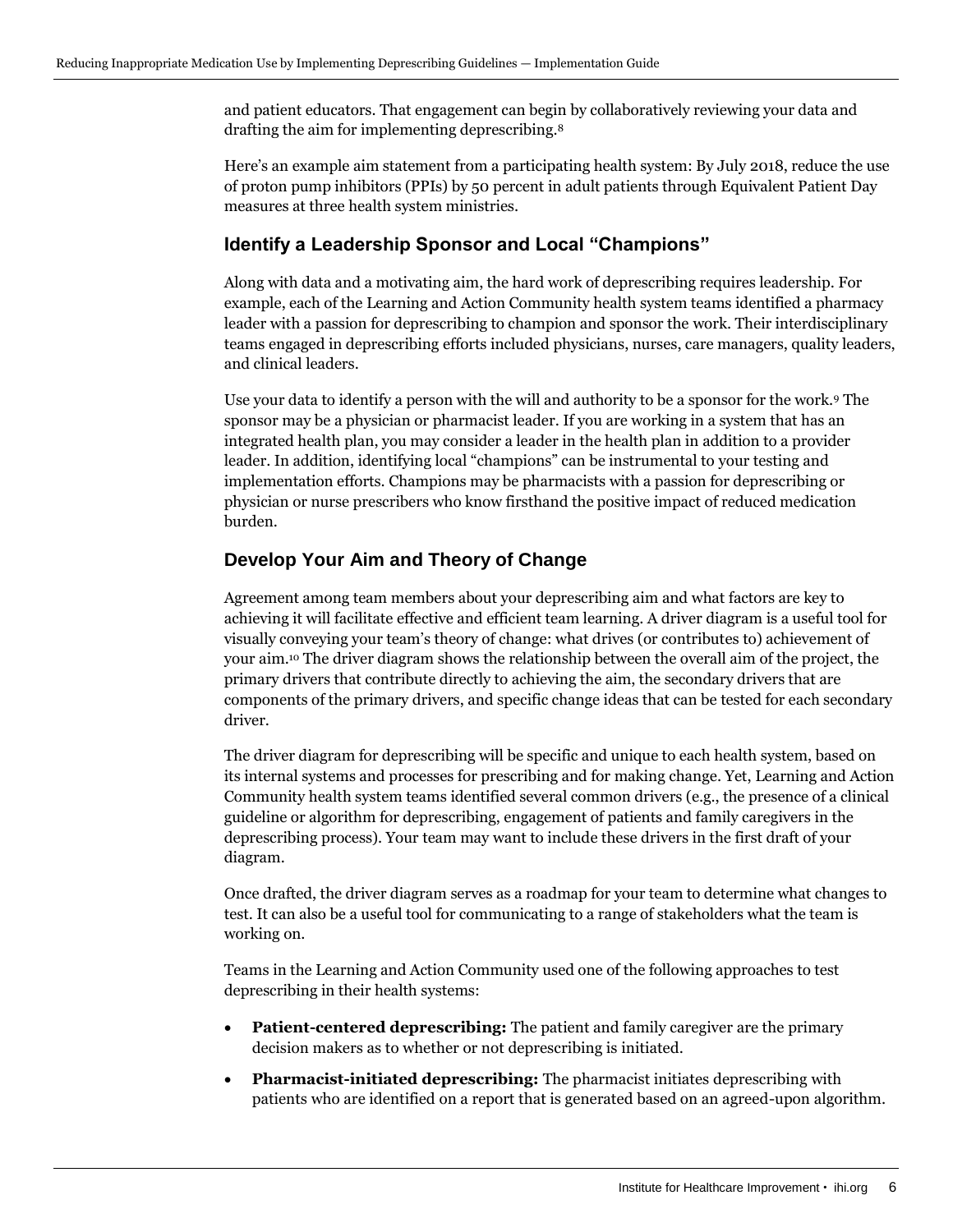• **Physician-initiated deprescribing:** Physicians initiate improvement by changing their prescribing behavior at the point of care.

All approaches acknowledge the essential role of patients and their family caregivers in the deprescribing process.

## **2. Develop the Scalable Unit**

A scalable unit is defined as the smallest representation of "full scale" and it includes the components of a self-contained functional unit (i.e., the people, processes, and structures) that produce an output that is representative of the whole system. The scalable unit serves as the initial test bed, on a small scale, to enable learning about what changes actually lead to the desired improvement before scaling up and spreading those changes.

### **Develop a Prototype**

In order to develop the scalable unit, testing teams first need to develop a prototype: a small-scale version of the deprescribing intervention your team will test. The team might review the driver diagram to identify the drivers of deprescribing for which you want to start testing specific changes.

For example, one health system team's driver diagram focused on deprescribing in the emergency department. The team's small-scale prototype was a skit depicting the interaction between a pharmacist and an 85-year-old patient in the emergency department to discuss deprescribing her protein pump inhibitor (PPI). By acting out this scenario, the team began to learn how a patient and family caregiver might respond in a discussion about deprescribing, and this informed the initial development of scripts for deprescribing discussions with patients.

### **Begin Testing on a Small Scale**

Develop and test the deprescribing prototype on a small scale initially so that your team can learn what works and does not work before committing more resources to implementing the change. For example, the first test is with one patient and one provider in one setting. Use Plan-Do-Study-Act (PDSA) cycles to conduct multiple, iterative small-scale tests (e.g., with one or two patients at a time) in your first week.<sup>11</sup> Use the PDSA Worksheet to track your tests so you can learn if your changes are leading to improvement.<sup>12</sup>

For example, one health system team's aim was to reduce polypharmacy through deprescribing blood pressure medications in adults 85 years and older with well-controlled hypertension. One of the team's primary drivers was engaged older adults (e.g., have routine medical appointments, take their medications), so they tested calling older adults and suggesting deprescribing their blood pressure medications. The uptake was very low. Fortunately, the resources they dedicated to testing were also very small and they could quickly adjust.

For the next PDSA, the team called patients to congratulate them on their well-controlled hypertension and suggested deprescribing the anti-hypertensive (e.g., "Congratulations, you have 'graduated' from your lisinopril!"). The patient uptake was slightly higher for this test. For the third PDSA, the team tested stating up front that they were calling on behalf of the patient's physician, then congratulated the patient on their well-controlled hypertension and offered deprescribing. The uptake increased with this approach and remained high.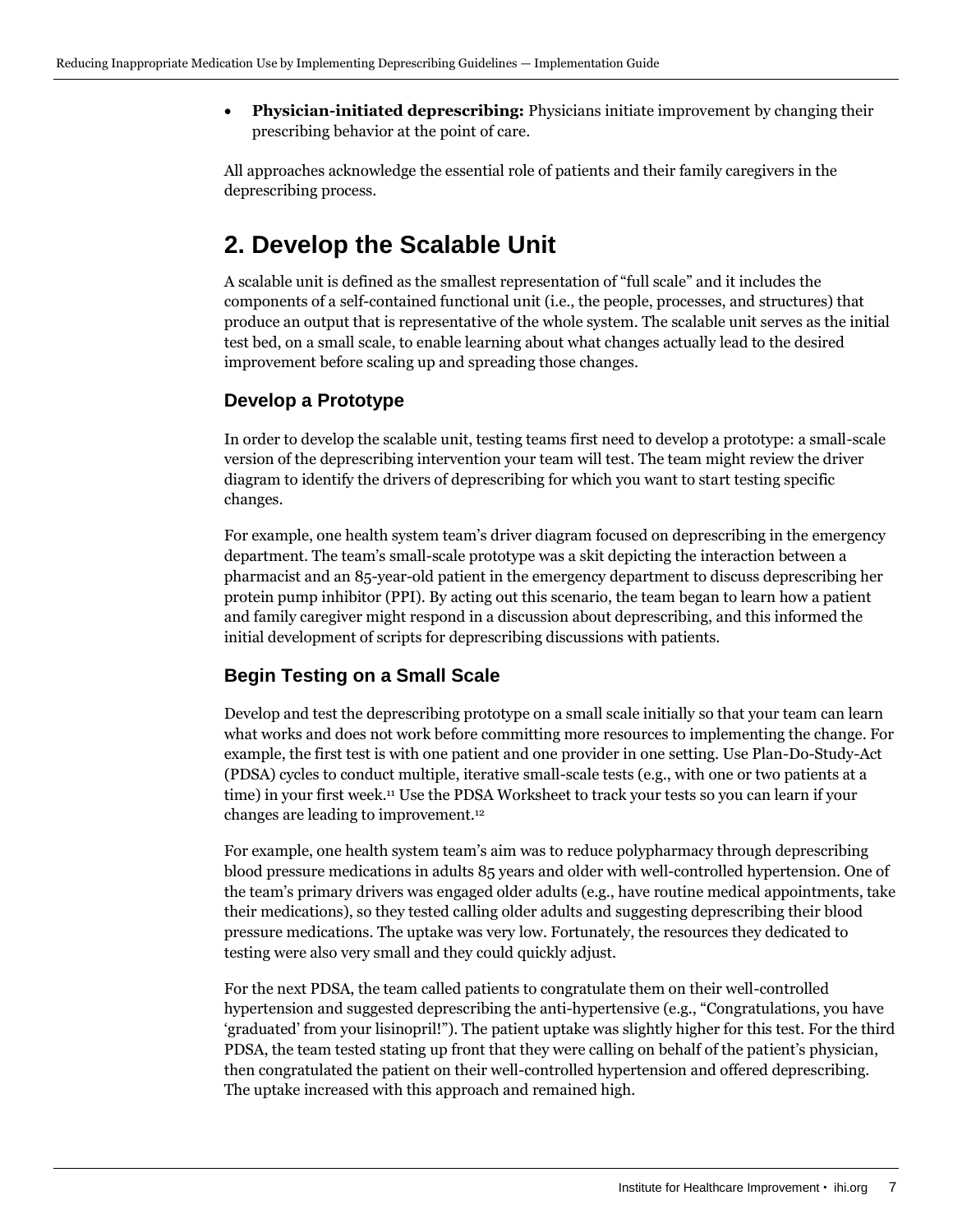### **Continue Testing in an Increasingly Diverse Set of Conditions**

Continue to expand testing of the refined prototype in an increasingly diverse sets of conditions in order to develop a robust set of interventions in which there is a high degree of belief that they will achieve the desired aim. While the goal of initial testing is to identify whether the deprescribing prototype leads to improvement in a stable and well-supported environment (e.g., a clinic session that is fully staffed and when a pharmacist is physically present), it is necessary to pressure test the prototype to ensure it will lead to improvement under a broader range of conditions (e.g., a Friday afternoon when fewer clinicians are available). The purpose of broader testing is to increase the team's degree of belief that the changes being implemented do lead to improvement and the desired aim in various conditions.

Conduct approximately 10 small-scale tests each week, using iterative PDSA cycles (see Figure 2), in the various diverse conditions where deprescribing will be implemented.



#### **Figure 2. Learning with Iterative PDSA Cycles**

Number of full PDSAs

Source: Langley GL, et al. The Improvement Guide. Jossey-Bass; 2009:146.

### **Articulating Your Scalable Unit**

When you have tested the prototype in various conditions and achieved results consistent with your aim, update the driver diagram to reflect the specific change ideas that lead to improvement. Next, identify the resources needed to deprescribe (e.g., an algorithm, a consulting pharmacist, identifying electronic health record changes that are needed), including draft process flowcharts, training guides, and tools.

For example, one health system team working on reducing opioid use in total joint replacement changed the electronic health record medication order set to include tapered use of pain medication post-surgery, which set the deprescribing of certain medications as the default. Their scalable unit was the changed medication order set for pain medications, which could be expanded to other drug classes or care pathways.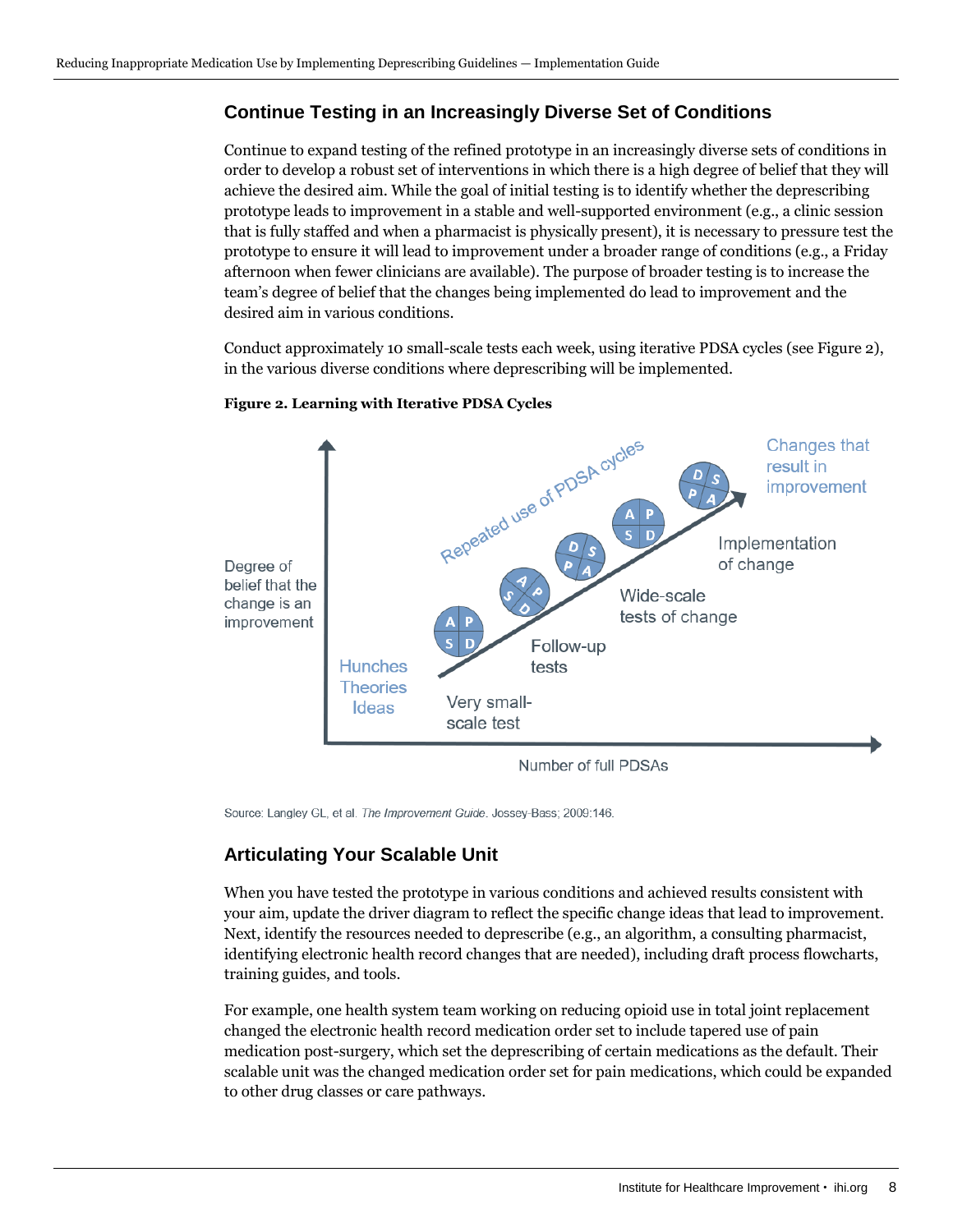# **3. Test Scale-Up**

Determine which scale-up approach will best achieve your deprescribing aim. For example, if your aim is to reduce use of PPIs across Health System ABC by 50 percent by December 31, 2019, your scale-up approach may be to first spread deprescribing to all primary care providers and settings, and then to other ambulatory settings, the ED, and inpatient care settings.

Implement the deprescribing interventions initially in one new context (e.g., care setting, patient population, medication). Test the change ideas in that new context and use the PDSA Worksheet to track results. Review your results after each PDSA. Did the changes implemented lead to improvement in the new setting? Increase the scope of testing to additional contexts by multiples of five (e.g., expand testing from one primary care setting to five); test until you achieve improvements consistent with your aim and then increase testing again by multiples of five (e.g., expand testing from 5 to 25 primary care settings).

Based on your scale-up approach and testing results, identify which specific changes must be spread in all contexts. Make a plan for coverage and completeness: Does each spread site need to implement all of the changes? Or are there a few key changes that are critical for success that must be spread to all sites?

Test the interventions in another new setting, track results on the PDSA Worksheet, and review results after each PDSA. Were the changes improvements in the new setting? Increase the scope of testing by multiples of five (e.g., expand from one to five clinics next), test until you achieve improvements consistent with your aim, and then increase again by multiples of five (e.g., expand from 5 to 25 clinics next).

Update draft process flowcharts and training guides. Harvest new ideas from the spread sites to inform adaptations of the prototype that lead to even more improvement. Gather and record (using low-technology methods) stories of the deprescribing experience of diverse populations of patients, clinicians, and staff. Be sure to get approval to share these stories.

# **4. Go to Full Scale**

Adopt the deprescribing interventions in all relevant contexts in your health care system:

- Engage a sponsor and champion to kick off going to full scale;
- Build the sequence of implementation rollout;
- Use process flowcharts and training guides to communicate the changes with staff;
- Ensure that practices are embedded in clinical protocols and guidelines, job descriptions, or workforce planning; and
- Share stories of the deprescribing experience of patients, clinicians, and staff to build will and gain support for implementing the interventions.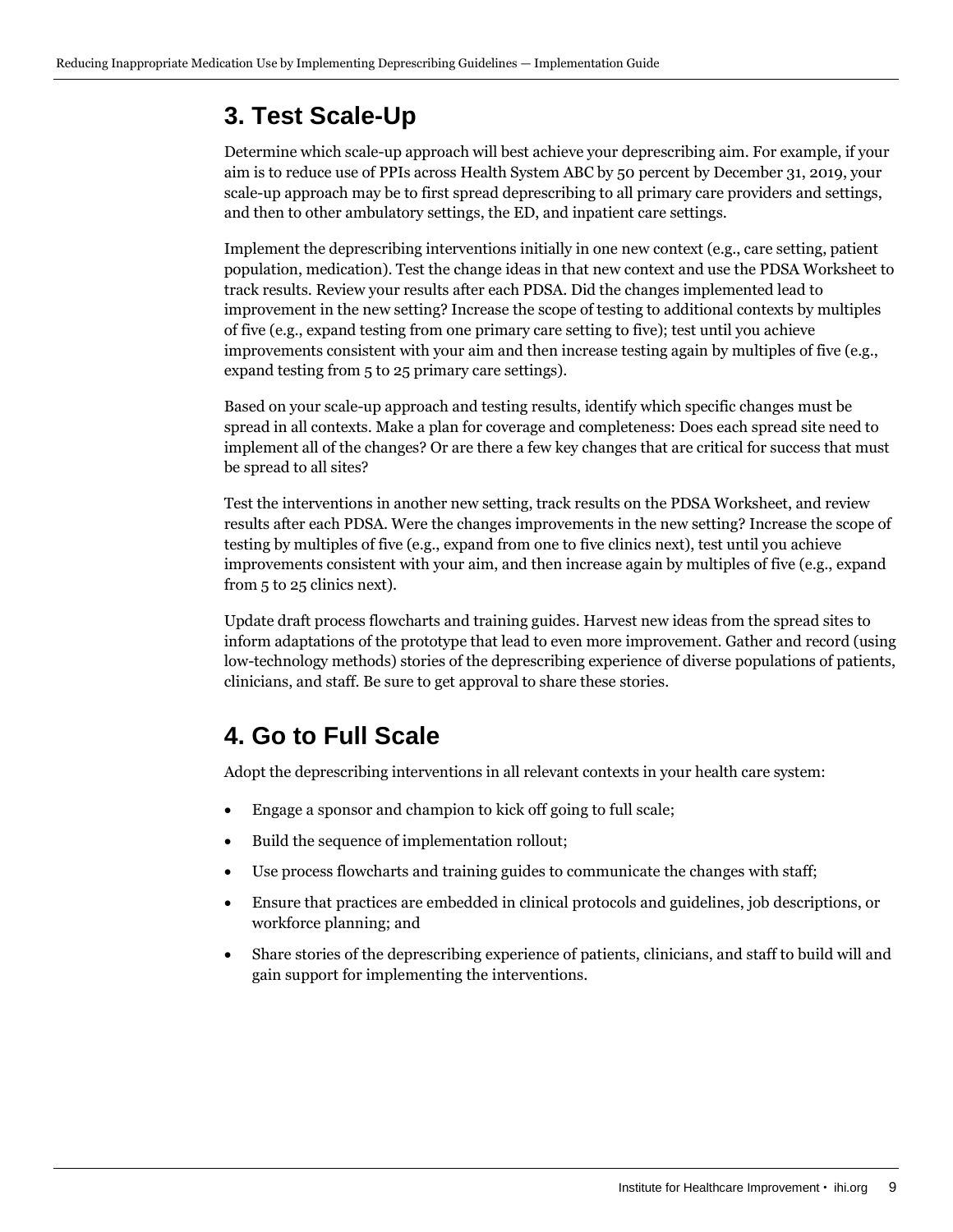# <span id="page-9-0"></span>**Lessons Learned and Implementation Tips**

The health care systems participating in the Learning and Action Community utilized various approaches to deprescribing.<sup>13</sup> One key commonality for all teams was the use of the electronic health record to identify patients who were appropriate for deprescribing. Once patients were identified, the subsequent deprescribing approaches included the following:

- **Build algorithms to prompt or automate physician deprescribing:** For example, algorithms based on revised prescribing guidelines would default to not prescribing certain classes of medications. Physicians would then have to specifically order those medications to deviate from the protocol, embedding the standards into IT processes.
- **Engage pharmacists to initiate deprescribing:** Health systems found that having improvement teams that were led by or actively collaborated with pharmacists improved their success rates with deprescribing. Pharmacists changed protocols, verified medication orders, and ran drug lists.
- **Work directly with patients in different settings to encourage them to consult with their prescribers to deprescribe:** For health systems choosing to focus on deprescribing in the acute care setting, providers used these interactions as touchpoints to encourage patients to discuss their home medications and previously prescribed medications with their primary prescribers.

Other lessons from the Learning and Action Community highlighted ways in which health systems focused more broadly on changing prescribing culture and methods for scaling and adapting the innovation.

- The health systems utilized the evidence from the original innovation to build will for deprescribing and improved prescribing in their own systems. Consider how the original innovation can serve that role in your health system.
- Some of the health systems were motivated to consider deprescribing as a response to an error in prescribing behavior and decided to focus on upstream processes to change prescribing patterns.
- Several systems noted that while changing pharmacy protocols and algorithms was relatively straightforward, engaging physicians in this work was critical to shifting the overall culture to one that addresses polypharmacy issues and is seeking to create more age-friendly health systems.<sup>14</sup>
- The original innovation provided algorithms for deprescribing that were utilized by some of the health systems. However, most systems opted to develop their own algorithms that were better suited to their context and served as a means to engage providers in the work.
- Most of the health systems began deprescribing with one medication or class of medications. One health system deprescribed according to disease state.
- At the point of scale-up, the health systems selected to do so by reaching more sites of care and/or by deprescribing additional medications.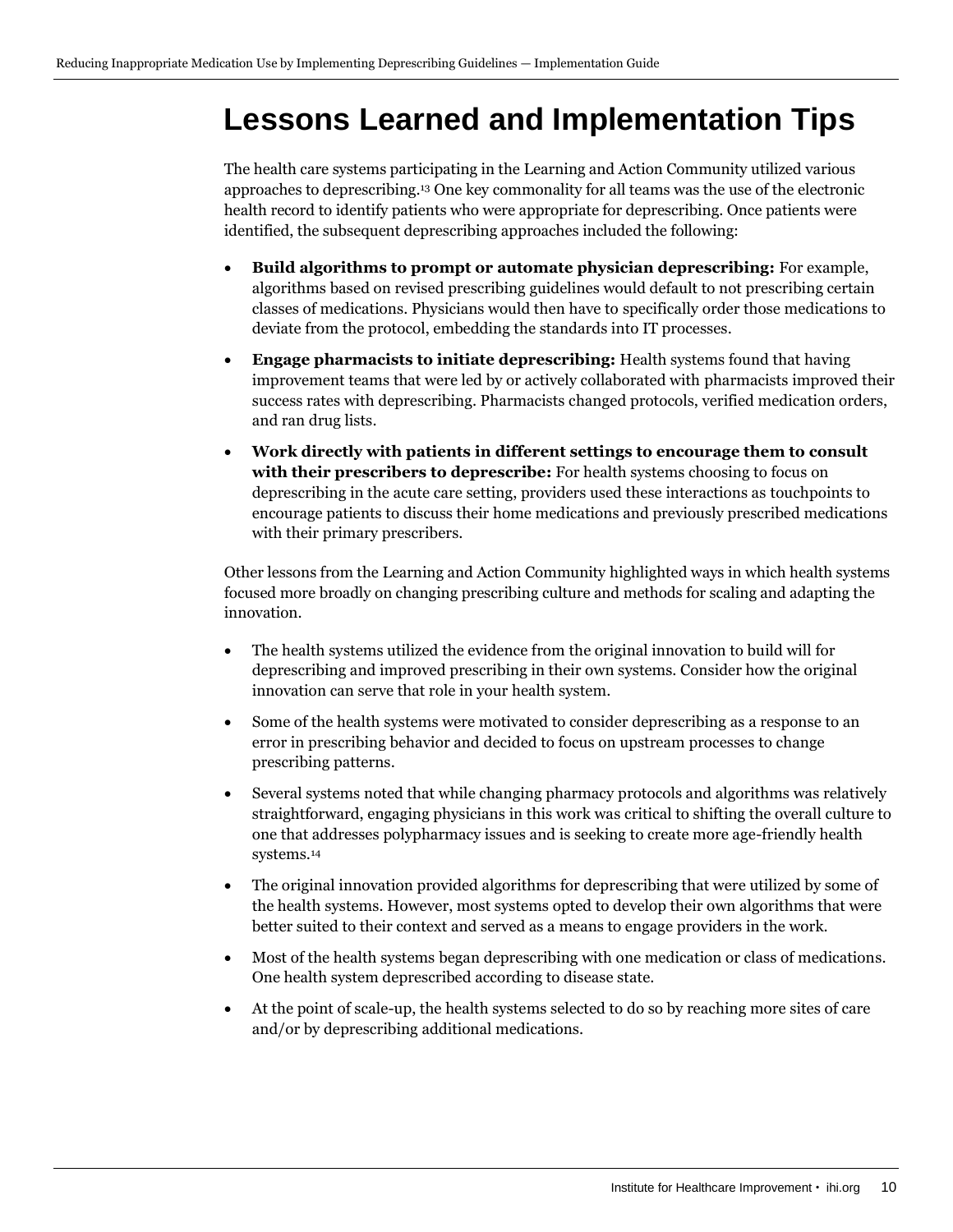# <span id="page-10-0"></span>**Notes on Measurement**

The aim statement shapes the process and outcomes measures the team establishes to gauge whether changes are leading to improvement to achieve the desired aim. Balancing measures are also important to ensure there are no unintended negative consequences resulting from deprescribing (e.g., return of symptoms or conditions the medication was addressing, increased workload on providers, and increased use of alternative medication whose risks and benefits require monitoring).

For example, health system teams participating in the Learning and Action Community that tested deprescribing protein pump inhibitors established dispensed volume of  $H_2$  blockers as a balancing measure. Another team working on deprescribing opioids established pain reported by the patient as the balancing measure.<sup>15</sup>

# <span id="page-10-1"></span>**References**

<sup>1</sup> McCarthy D. *Reducing Inappropriate Medication Use by Implementing Deprescribing Guidelines*. Cambridge, MA: Institute for Healthcare Improvement; 2017. [www.ihi.org/resources/Pages/Publications/Evidence-Based-Medication-Deprescribing-](http://www.ihi.org/resources/Pages/Publications/Evidence-Based-Medication-Deprescribing-Innovation-Case-Study.aspx)[Innovation-Case-Study.aspx](http://www.ihi.org/resources/Pages/Publications/Evidence-Based-Medication-Deprescribing-Innovation-Case-Study.aspx)

<sup>2</sup> Moen R. *A Guide to Idealized Design*. Cambridge, MA: Institute for Healthcare Improvement; 2002. [www.ihi.org/resources/Pages/Publications/AGuidetoIdealizedDesign.aspx](http://www.ihi.org/resources/Pages/Publications/AGuidetoIdealizedDesign.aspx)

<sup>3</sup> Langley GL, Moen R, Nolan KM, Nolan TW, Norman CL, Provost LP. *The Improvement Guide: A Practical Approach to Enhancing Organizational Performance* (2nd edition). San Francisco: Jossey-Bass Publishers; 2009.

<sup>4</sup> Barker PM, Reid A, Schall MW. A framework for scaling up health interventions: Lessons from large-scale improvement initiatives in Africa. *Implementation Science*. 2016 Jan;11(1):12. [www.ncbi.nlm.nih.gov/pmc/articles/PMC4731989/](https://www.ncbi.nlm.nih.gov/pmc/articles/PMC4731989/)

<sup>5</sup> "Beers Criteria Medication List." Duke Clinical Research Institute. [https://dcri.org/beers-criteria](https://dcri.org/beers-criteria-medication-list/)[medication-list/](https://dcri.org/beers-criteria-medication-list/)

<sup>6</sup> "Deprescribing Guidelines and Algorithms." Bruyère Research Institute. <https://deprescribing.org/resources/deprescribing-guidelines-algorithms/>

<sup>7</sup> Canadian Deprescribing Network[. www.deprescribingnetwork.ca/](https://www.deprescribingnetwork.ca/)

<sup>8</sup> "Science of Improvement: Setting Aims." Institute for Healthcare Improvement. [www.ihi.org/resources/Pages/HowtoImprove/ScienceofImprovementSettingAims.aspx](http://www.ihi.org/resources/Pages/HowtoImprove/ScienceofImprovementSettingAims.aspx)

<sup>9</sup> "Science of Improvement: Forming the Team." Institute for Healthcare Improvement. [www.ihi.org/resources/Pages/HowtoImprove/ScienceofImprovementFormingtheTeam.aspx](http://www.ihi.org/resources/Pages/HowtoImprove/ScienceofImprovementFormingtheTeam.aspx)

<sup>10</sup> "Driver Diagram." Institute for Healthcare Improvement. [www.ihi.org/resources/Pages/Tools/Driver-Diagram.aspx](http://www.ihi.org/resources/Pages/Tools/Driver-Diagram.aspx)